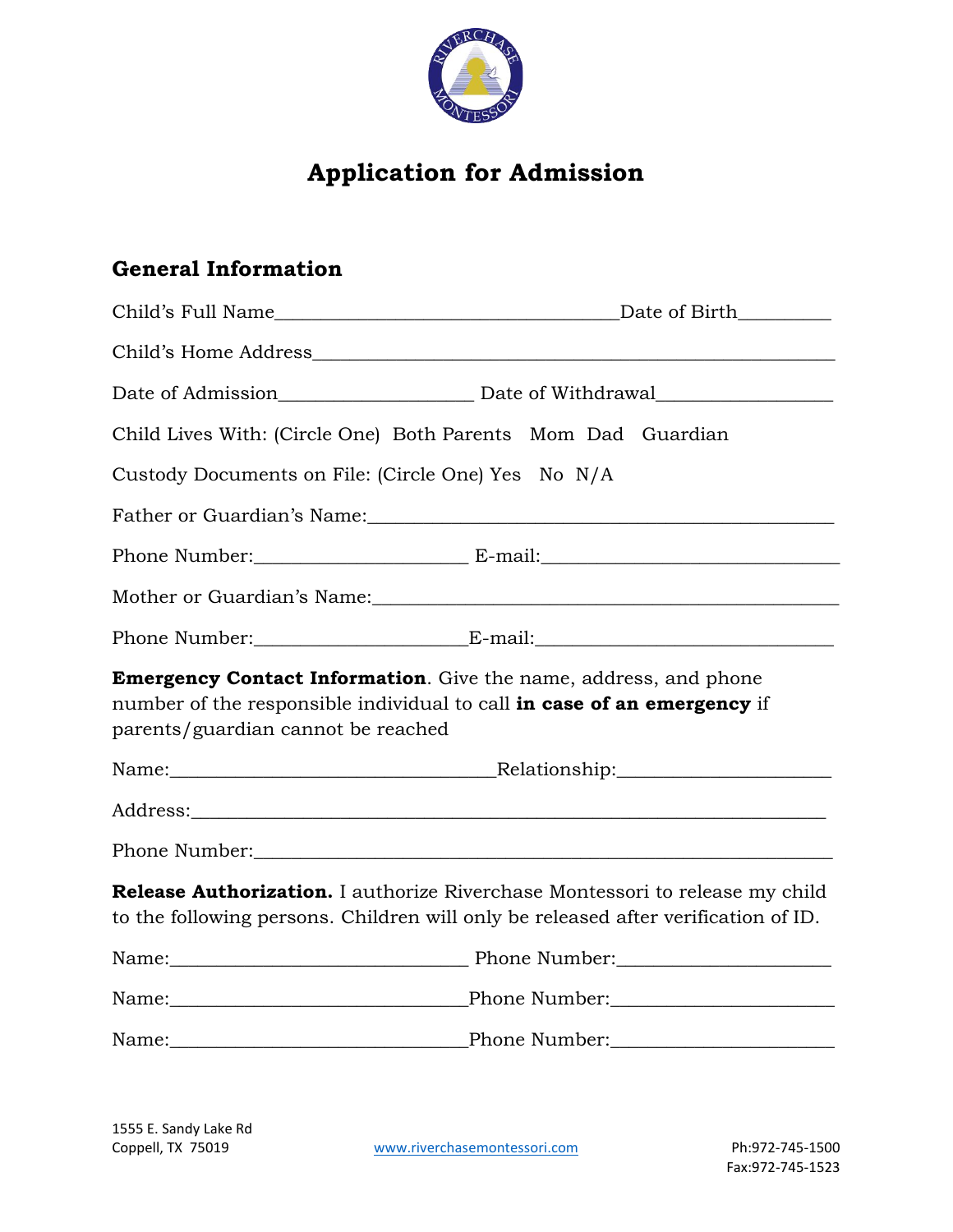

# **Consent Information**

### **Transportation**

I give consent for my child to be transported and supervised by the operation's employees:

- □ For emergency care
- □ Field Trips

Please note that before field trips, parents will be notified, and further consent will be required.

### **Water Activities**

I give consent for my child to participate in the following activities

- $\Box$  Water table play
- □ Splash Pad

### **Meals**

I understand that the following meals will be served to my child in care

- □ None
- □ Breakfast
- □ Morning snack
- □ Lunch
- □ Afternoon snack
- □ Evening snack

### **Days and Times in Care**

- $\Box$  5 Full Days (6:30 am 6:30 pm)
- $\Box$  5 School Days (8:00 am 3:00 pm)
- $\Box$  5 Half Days (8:00 am 12:00 pm
- $\Box$  3 Full Days (6:30 am 6:30 pm) Specify Days:
- □ 3 School Days (8:00 am 3:00 pm) Specify Days: \_\_\_\_\_\_\_\_\_\_\_\_\_\_\_\_\_\_\_\_\_\_\_
- □ 3 Half Days (8:00 am 12:00 pm Specify Days: \_\_\_\_\_\_\_\_\_\_\_\_\_\_\_\_\_\_\_\_\_\_\_\_\_
- $\Box$  After School (3:00 pm 6:30 pm)

Please note that the full day program is the only available option for children 18 months and younger.

1555 E. Sandy Lake Rd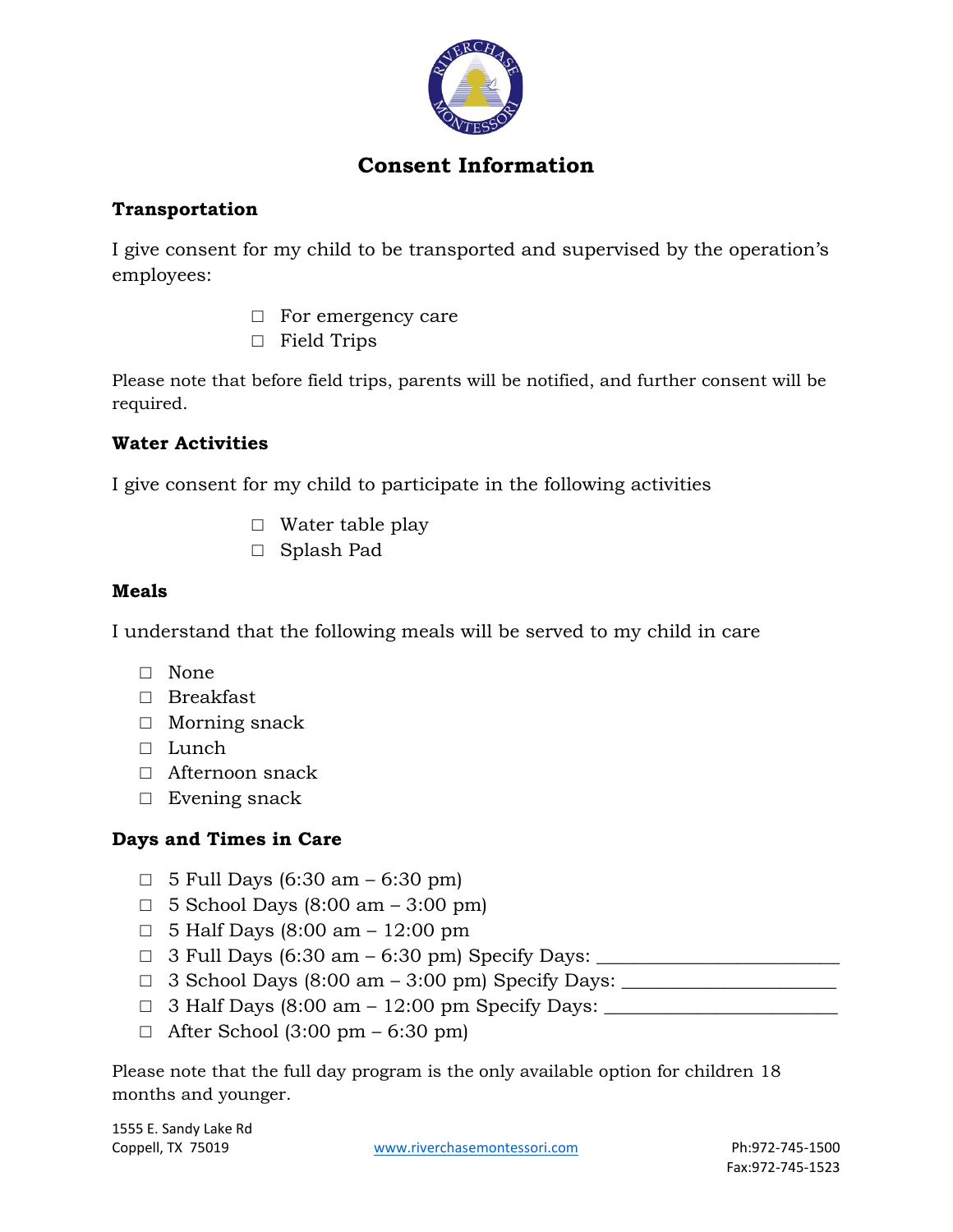

### **Authorization for Emergency Medical Attention**

In the event I cannot be reached to make arrangements for emergency medical care, I authorize the person in charge to take my child to:

Name of Emergency Care Facility

Address:\_\_\_\_\_\_\_\_\_\_\_\_\_\_\_\_\_\_\_\_\_\_\_\_\_\_\_\_\_\_\_\_\_\_\_\_\_\_\_\_\_\_\_\_\_\_\_\_\_\_\_\_\_\_\_\_\_\_\_\_\_\_\_\_\_\_\_\_

Phone Number:\_\_\_\_\_\_\_\_\_\_\_\_\_\_\_\_\_\_\_\_\_\_\_\_\_\_\_\_\_\_\_\_\_\_\_\_\_\_\_\_\_\_\_\_\_\_\_\_\_\_\_\_\_\_\_\_\_\_\_\_\_

I give consent to Riverchase Montessori to secure any and all necessary emergency medical care for my child.

Parent or Legal Guardian Signature \_\_\_\_\_\_\_\_\_\_\_\_\_\_\_\_\_\_\_\_\_\_\_\_\_\_\_\_\_\_\_\_\_\_\_\_\_\_\_\_\_

Date:

#### **Child Allergy Information**

Does your child have diagnosed food allergies? If yes, please submit an allergy action plan.

□ Yes

 $\Box$  No

Please list diagnosed food allergies

Please list any special needs that your child may have, such as environmental allergies, food intolerances, existing illness, previous serious illness, injuries and hospitalizations during the past 12 months, any medication prescribed for long term continuous use and any other information which caregivers should be aware of:

\_\_\_\_\_\_\_\_\_\_\_\_\_\_\_\_\_\_\_\_\_\_\_\_\_\_\_\_\_\_\_\_\_\_\_\_\_\_\_\_\_\_\_\_\_\_\_\_\_\_\_\_\_\_\_\_\_\_\_\_\_\_\_\_\_\_\_\_\_\_\_\_\_\_\_\_\_\_

\_\_\_\_\_\_\_\_\_\_\_\_\_\_\_\_\_\_\_\_\_\_\_\_\_\_\_\_\_\_\_\_\_\_\_\_\_\_\_\_\_\_\_\_\_\_\_\_\_\_\_\_\_\_\_\_\_\_\_\_\_\_\_\_\_\_\_\_\_\_\_\_\_\_\_\_\_\_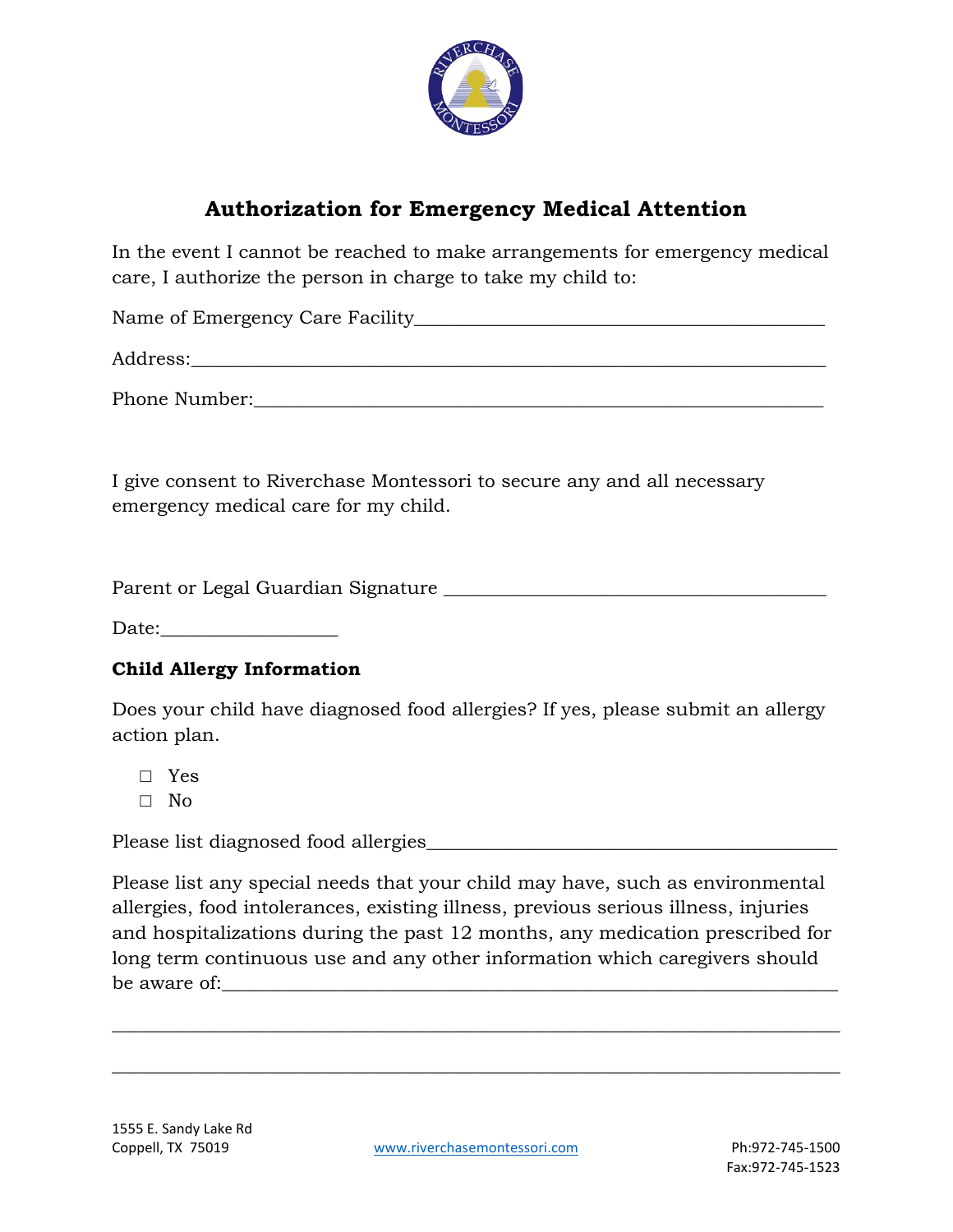

### **Health Statement**

If your child does not attend school away from Riverchase Montessori, this health statement must be signed by your child's physician **within one week** of admission.

Child's Full Name:\_\_\_\_\_\_\_\_\_\_\_\_\_\_\_\_\_\_\_\_\_\_\_\_\_\_\_\_\_\_\_\_\_\_\_\_

Date of Birth:

**Health Care Professional Statement:** I have examined the child within the past twelve months and find that he or she is able to take part in the school program.

| Physician Signature: |  |
|----------------------|--|
|                      |  |

Date:

#### **Vision and Hearing**

Children 4 years and older, a copy of the vision and hearing screening must be attached. This is not a requirement for children in the After School Program.

#### **Immunizations**

- $\Box$  I have attached my child's immunization records
- $\Box$  I have attached a signed and dated affidavit stating that I decline immunizations for reason of conscience, including religious belief on the form described by Section 161.0041 Health and Safety Code submitted no later than the 90<sup>th</sup> day after the affidavit is notarized.

Please note that immunizations must be updated as received.